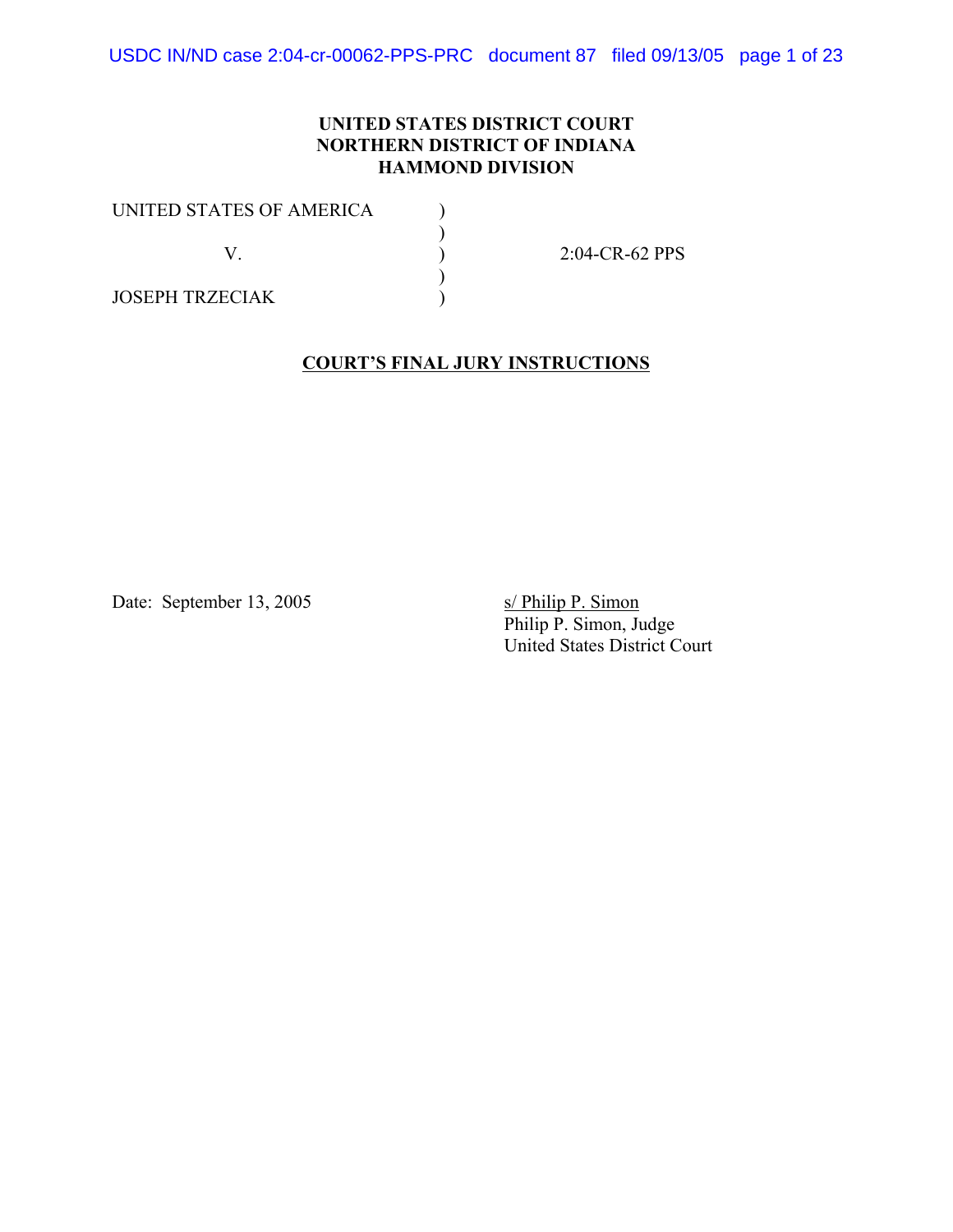Members of the jury, you have seen and heard all the evidence and the arguments of the attorneys. Now I will instruct you on the law.

You have two duties as a jury. Your first duty is to decide the facts from the evidence in the case. This is your job, and yours alone.

Your second duty is to apply the law that I give you to the facts. You must follow these instructions, even if you disagree with them. Each of the instructions is important, and you must follow all of them.

Perform these duties fairly and impartially. Do not allow sympathy, prejudice, fear, or public opinion to influence you. You should not be influenced by any person's race, color, religion, national ancestry, or sex.

Nothing I say now, and nothing I said or did during the trial, is meant to indicate any opinion on my part about what the facts are or about what your verdict should be.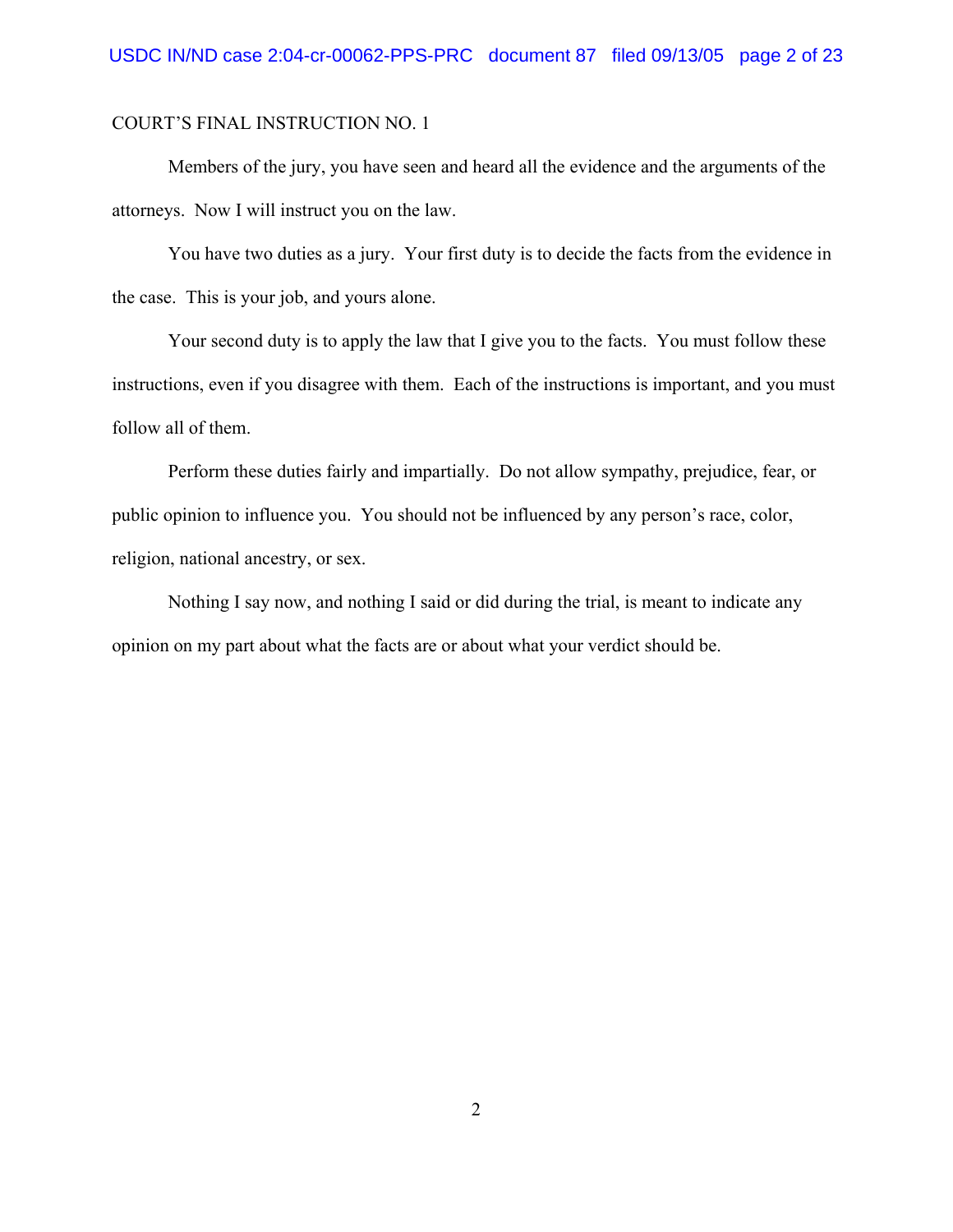The evidence consists of the testimony of the witnesses, the exhibits admitted in evidence, and stipulations. A stipulation is an agreement between both sides that certain facts are true or that a person would have given certain testimony.

You have heard that the government and the defendant have stipulated that (1) prior to the date of the offense for which he is on trial here, the defendant, Joseph Trzeciak, was in fact previously convicted of a crime punishable by a term of imprisonment of more than one year; and (2) on July 26, 2004, Mr. Trzeciak owned, and resided at, the property located at 4436 Hohman Avenue in Hammond, Indiana. You may therefore accept these facts as proven.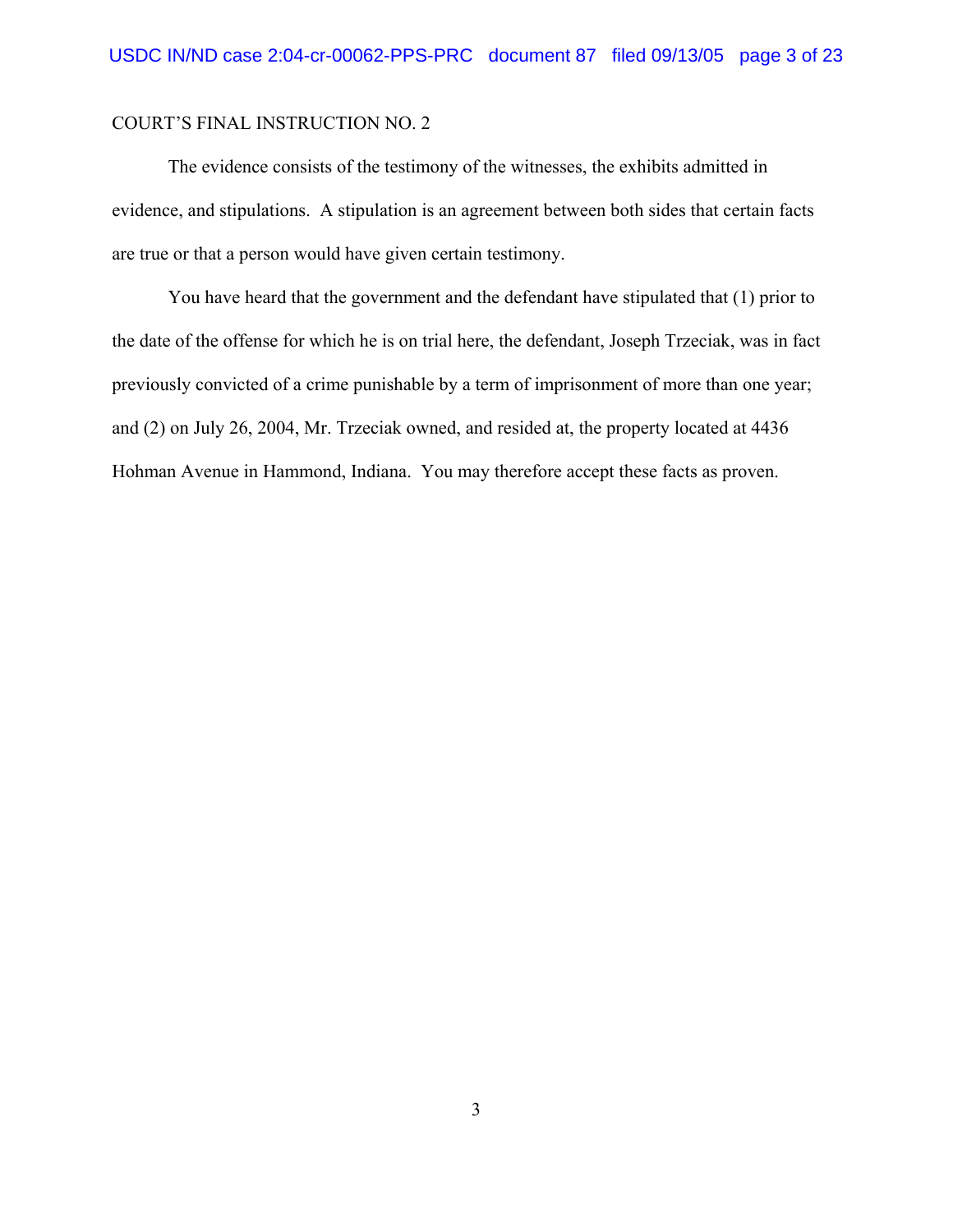You are to decide whether the testimony of each of the witnesses is truthful and accurate, in part, in whole, or not at all, as well as what weight, if any, you give to the testimony of each witness. In evaluating the testimony of any witness, you may consider, among other things:

- the witness's intelligence;

- the ability and opportunity the witness had to see, hear, or know the things that the witness testified about;

- the witness's memory;

- any interest, bias, or prejudice the witness may have;

- the manner of the witness while testifying; and

- the reasonableness of the witness's testimony in light of all the evidence in the case.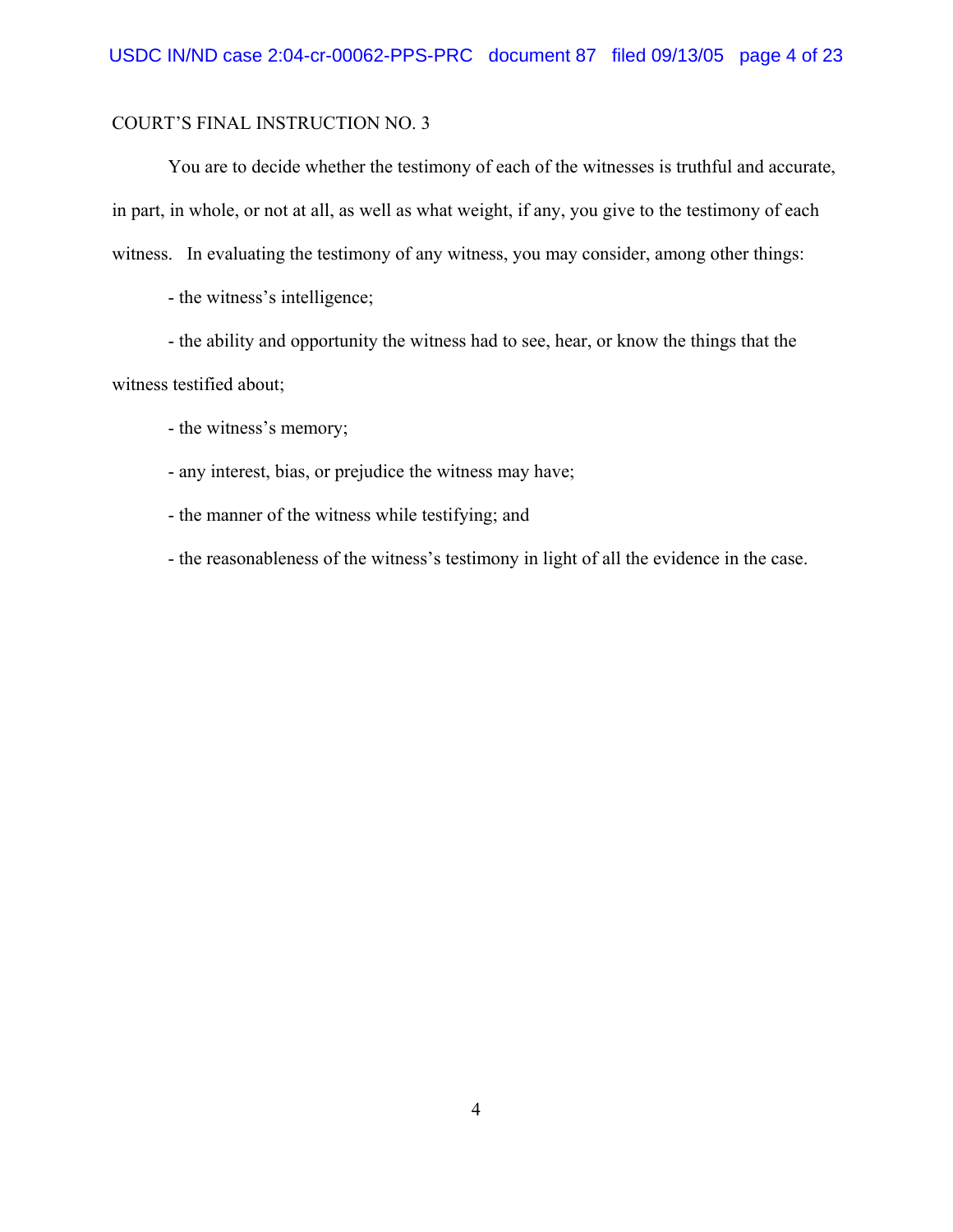You should use common sense in weighing the evidence and consider the evidence in light of your own observations in life. In our lives, we often look at one fact and conclude from it that another fact exists. In law we call this "inference." A jury is allowed to make reasonable inferences. Any inferences you make must be reasonable and must be based on the evidence in the case.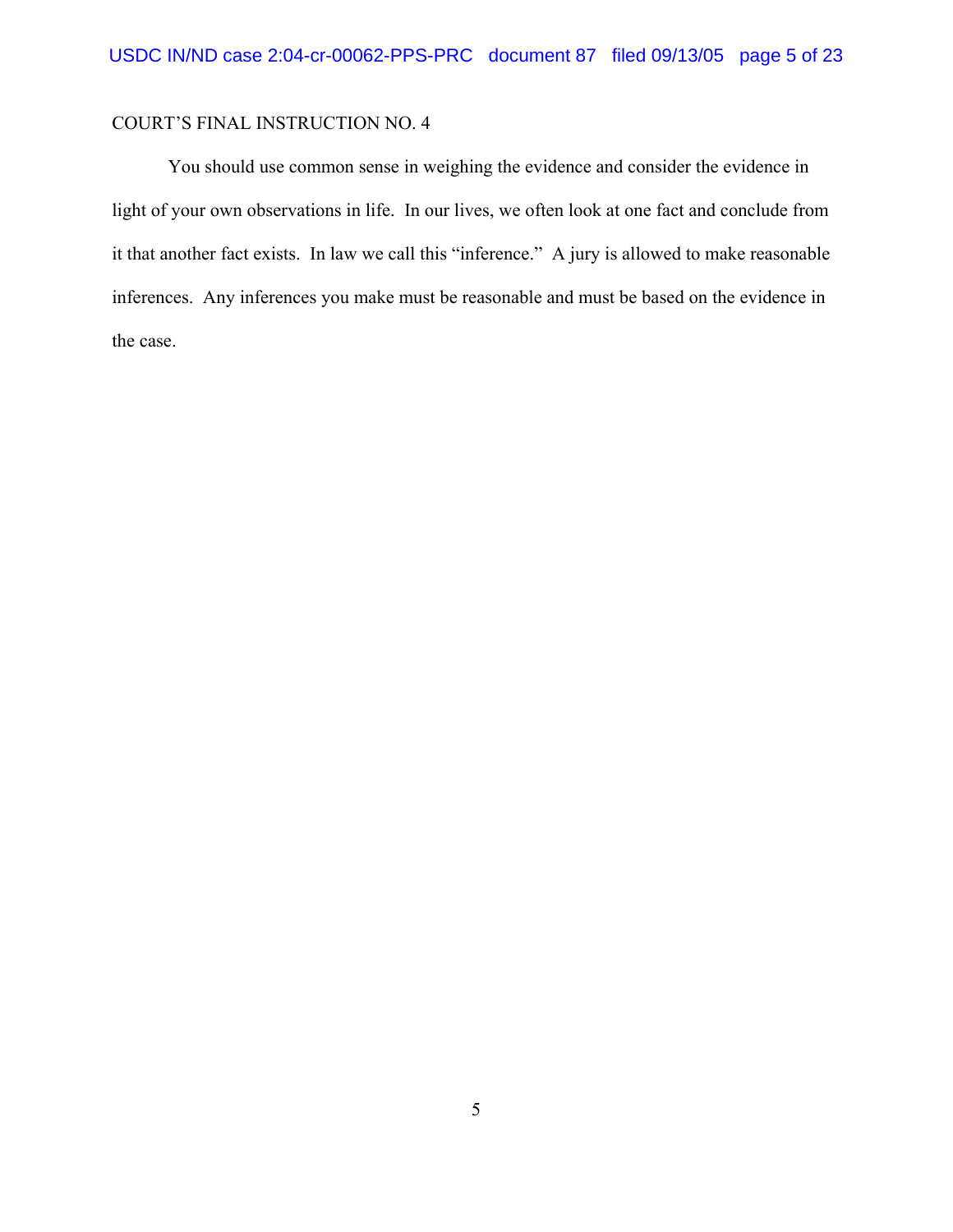Some of you have heard the phrases "circumstantial evidence" and "direct evidence." Direct evidence is the testimony of someone who claims to have personal knowledge of the commission of the crime which has been charged, such as an eyewitness. Circumstantial evidence is the proof of a series of facts which tend to show whether the defendant is guilty or not guilty. The law makes no distinction between the weight to be given either direct or circumstantial evidence. You should decide how much weight to give to any evidence. All the evidence in the case, including the circumstantial evidence, should be considered by you in reaching your verdict.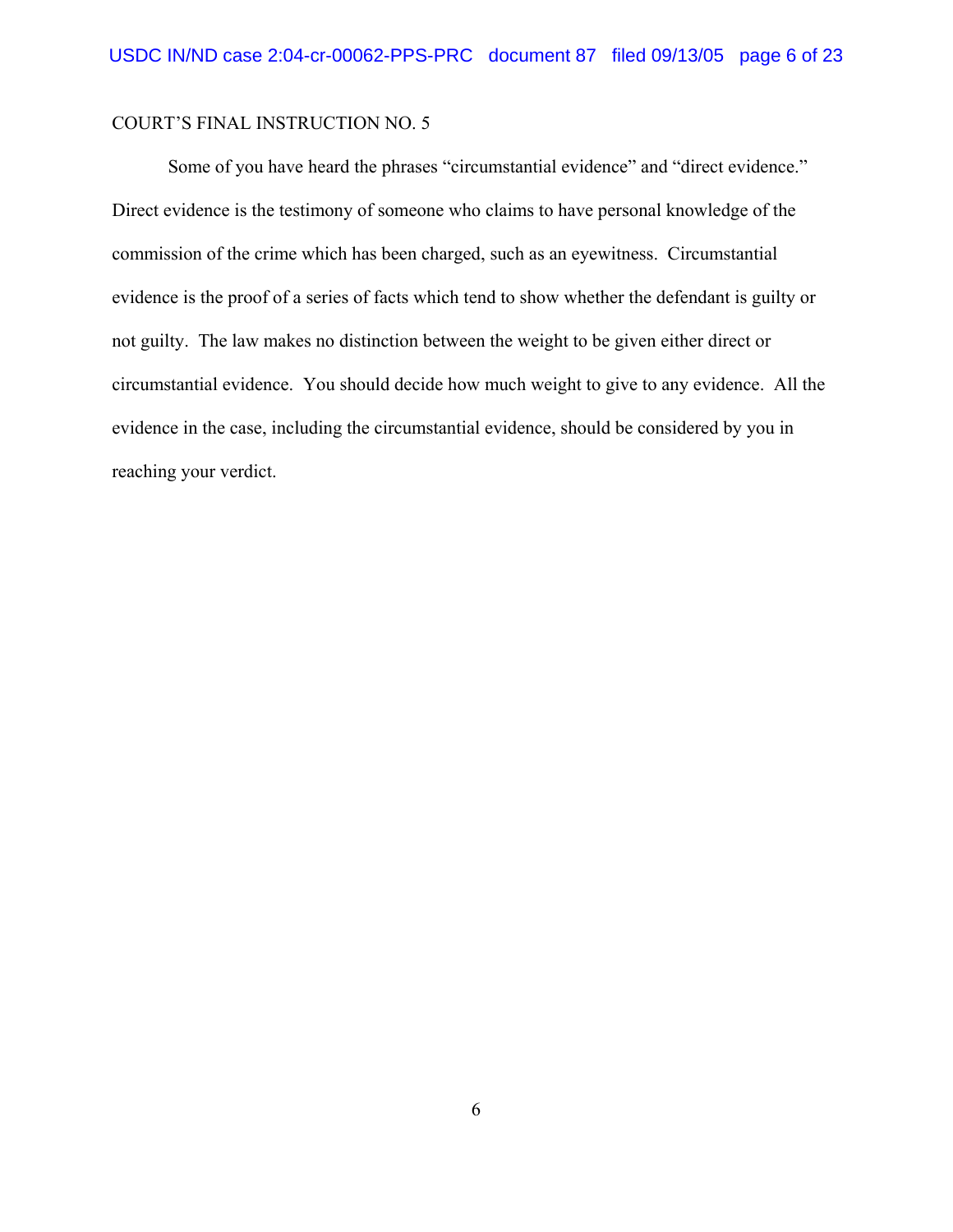Certain things are not evidence. I will list them for you:

First, testimony and exhibits that I struck from the record, or that I told you to disregard, are not evidence and must not be considered.

Second, anything that you may have seen or heard outside the courtroom is not evidence and must be entirely disregarded. This includes any press, radio, or television reports you may have seen or heard. Such reports are not evidence and your verdict must not be influenced in any way by such publicity.

Third, questions and objections by the lawyers are not evidence. Attorneys have a duty to object when they believe a question is improper. You should not be influenced by any objection or by my ruling on it.

Fourth, the lawyers' statements to you are not evidence. The purpose of these statements is to discuss the issues and the evidence. If the evidence as you remember it differs from what the lawyers said, your memory is what counts.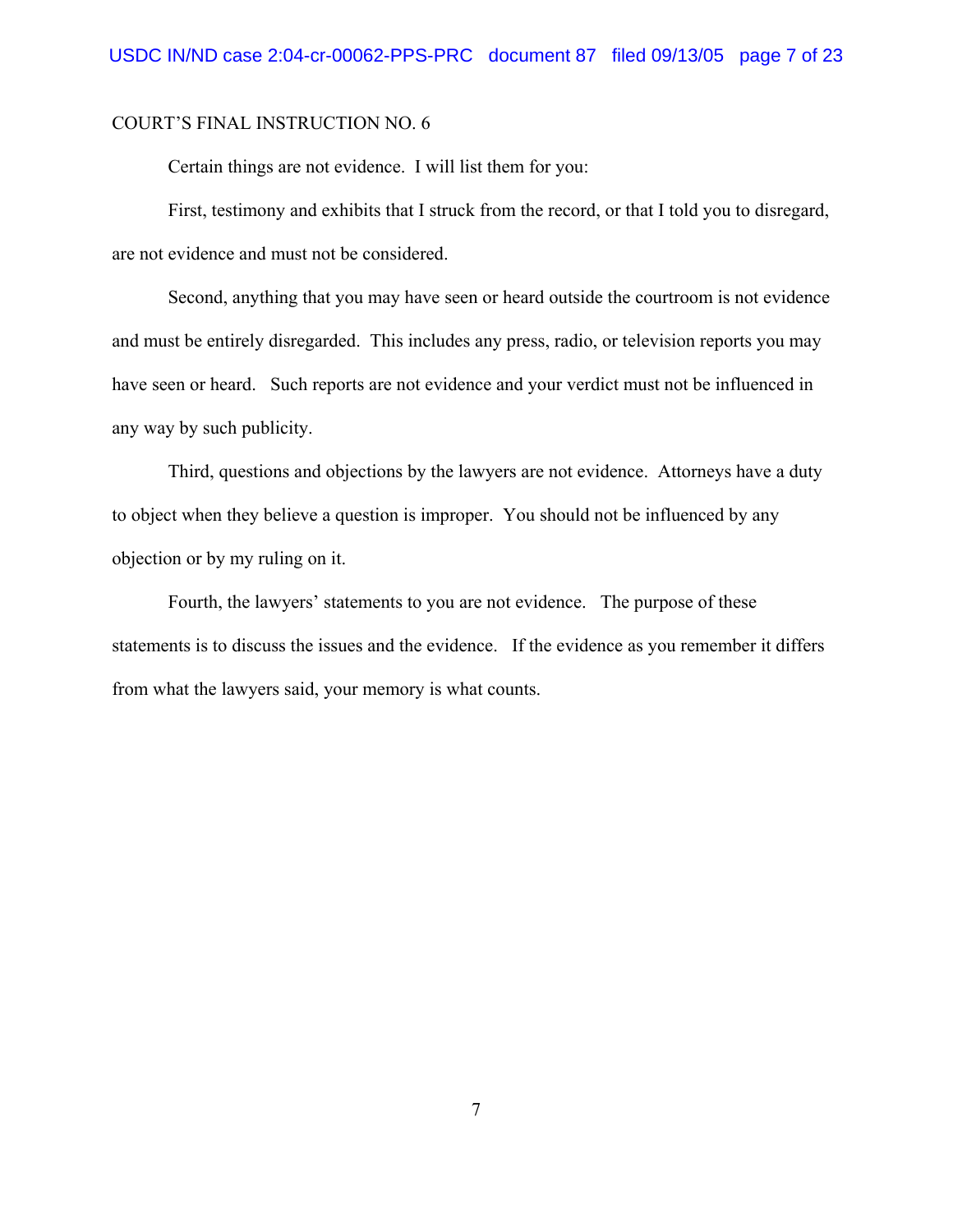It is proper for an attorney to interview any witness in preparation for trial.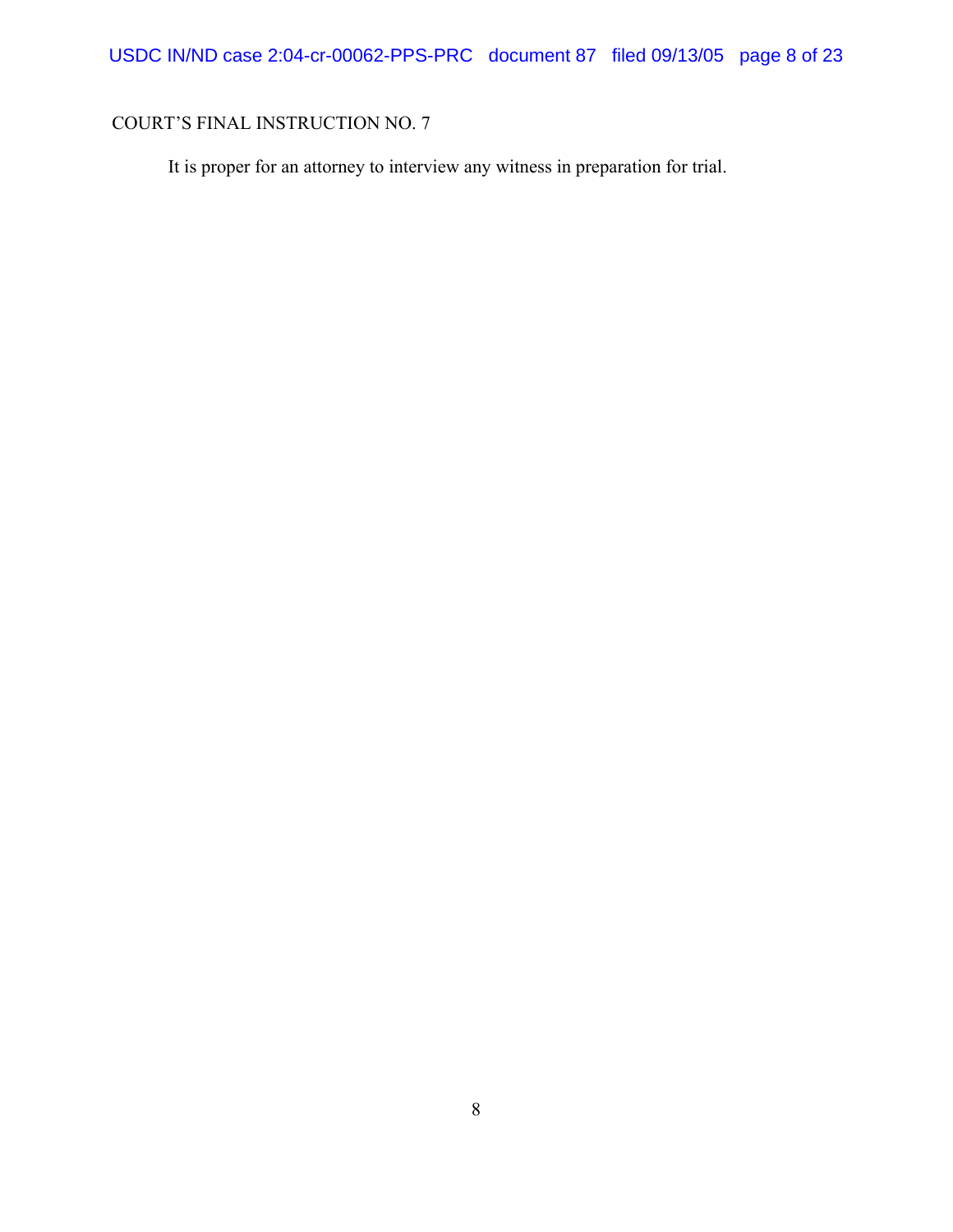You may find the testimony of one witness or a few witnesses more persuasive than the testimony of a larger number. You need not accept the testimony of the larger number of witnesses.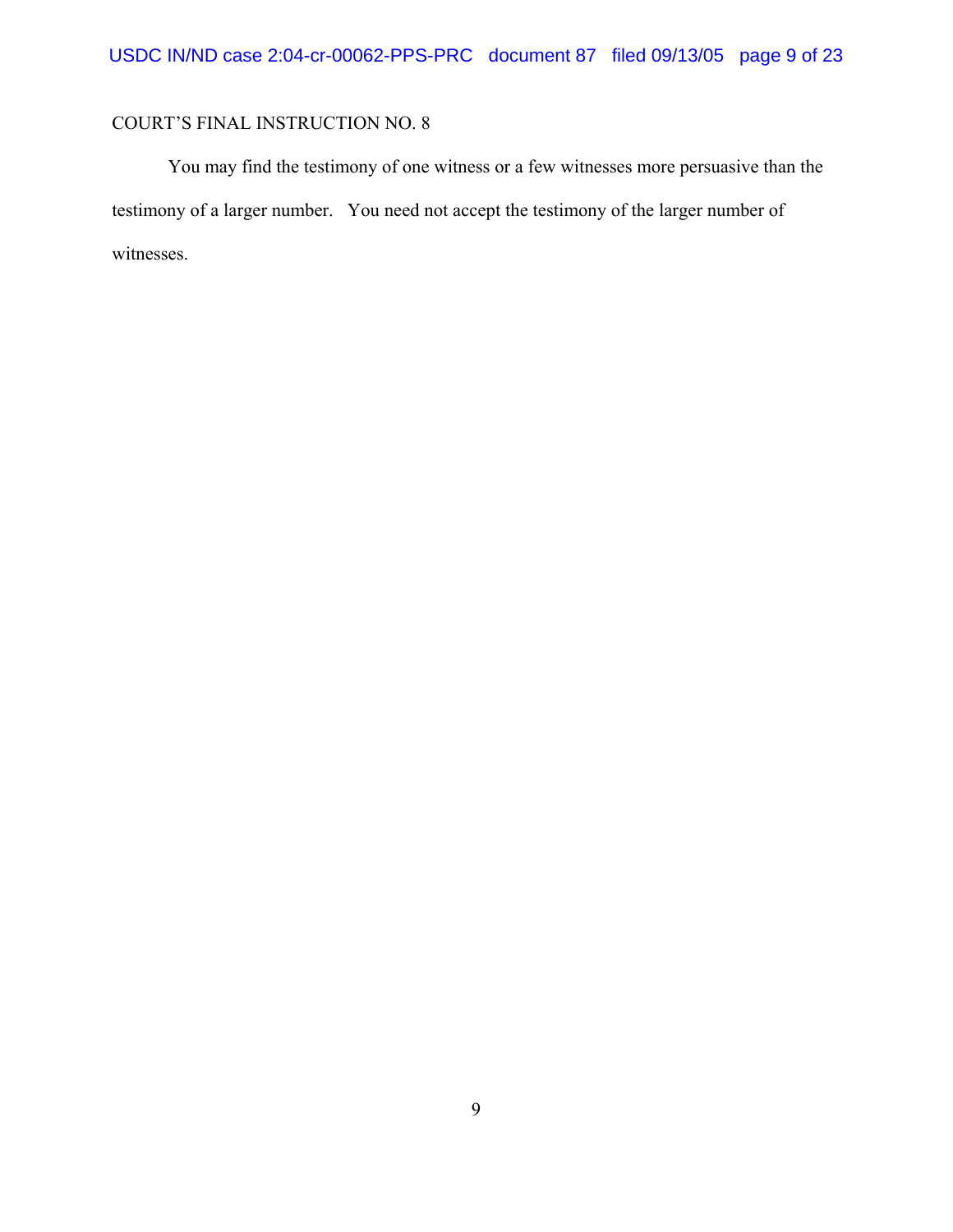The indictment in this case is the formal method of accusing the defendant of an offense and placing the defendant on trial. It is not evidence against the defendant and does not create any inference of guilt.

The defendant is charged with the offense of possessing a firearm after having been convicted of a crime punishable by a term of imprisonment of more than one year. The defendant has pleaded not guilty to the charge.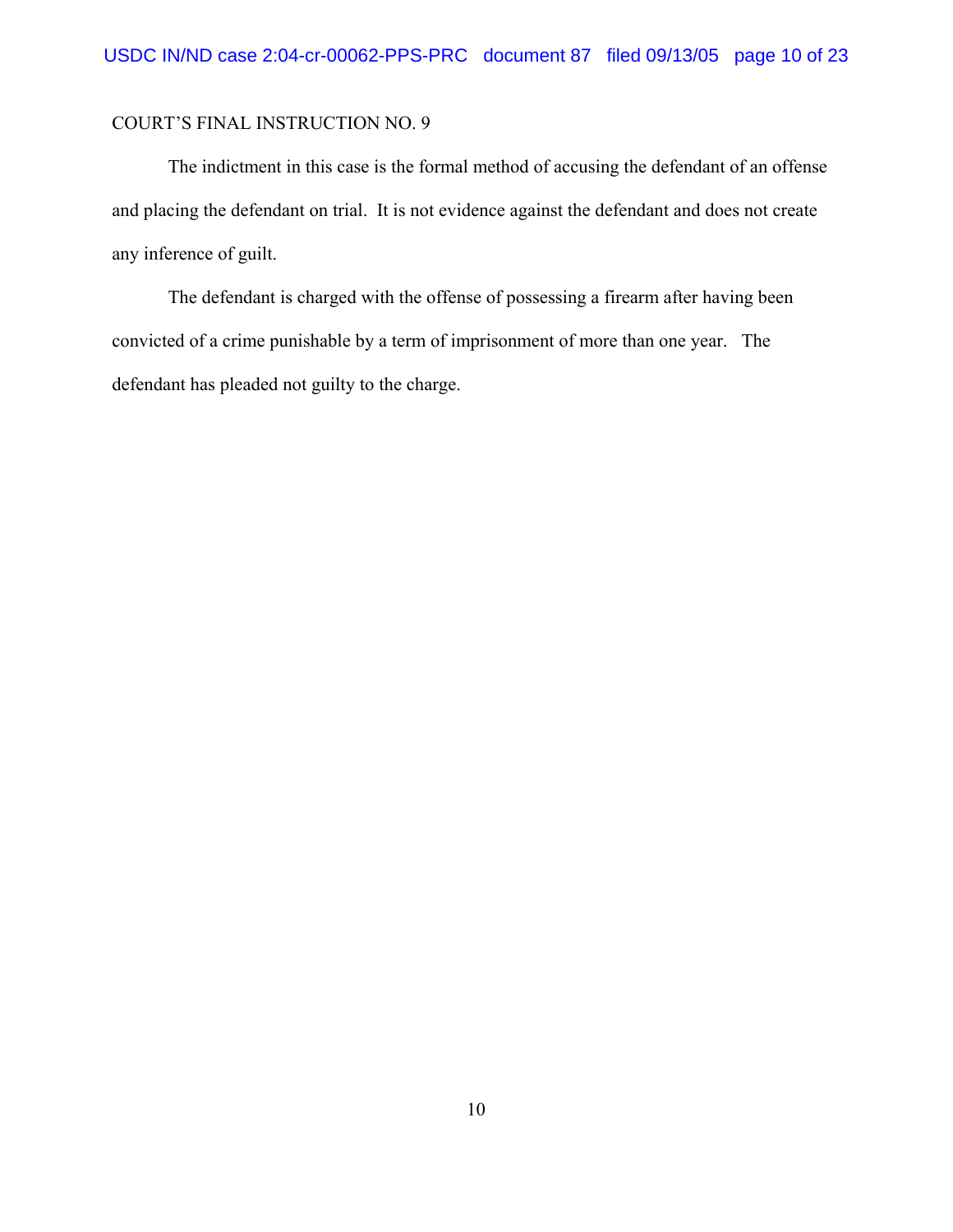The defendant is presumed to be innocent of the charge. This presumption continues during every stage of the trial and your deliberations on the verdict. It is not overcome unless from all the evidence in the case you are convinced beyond a reasonable doubt that the defendant is guilty as charged. The government has the burden of proving the guilt of the defendant beyond a reasonable doubt. This burden of proof stays with the government throughout the case. The defendant is never required to prove his innocence or to produce any evidence at all.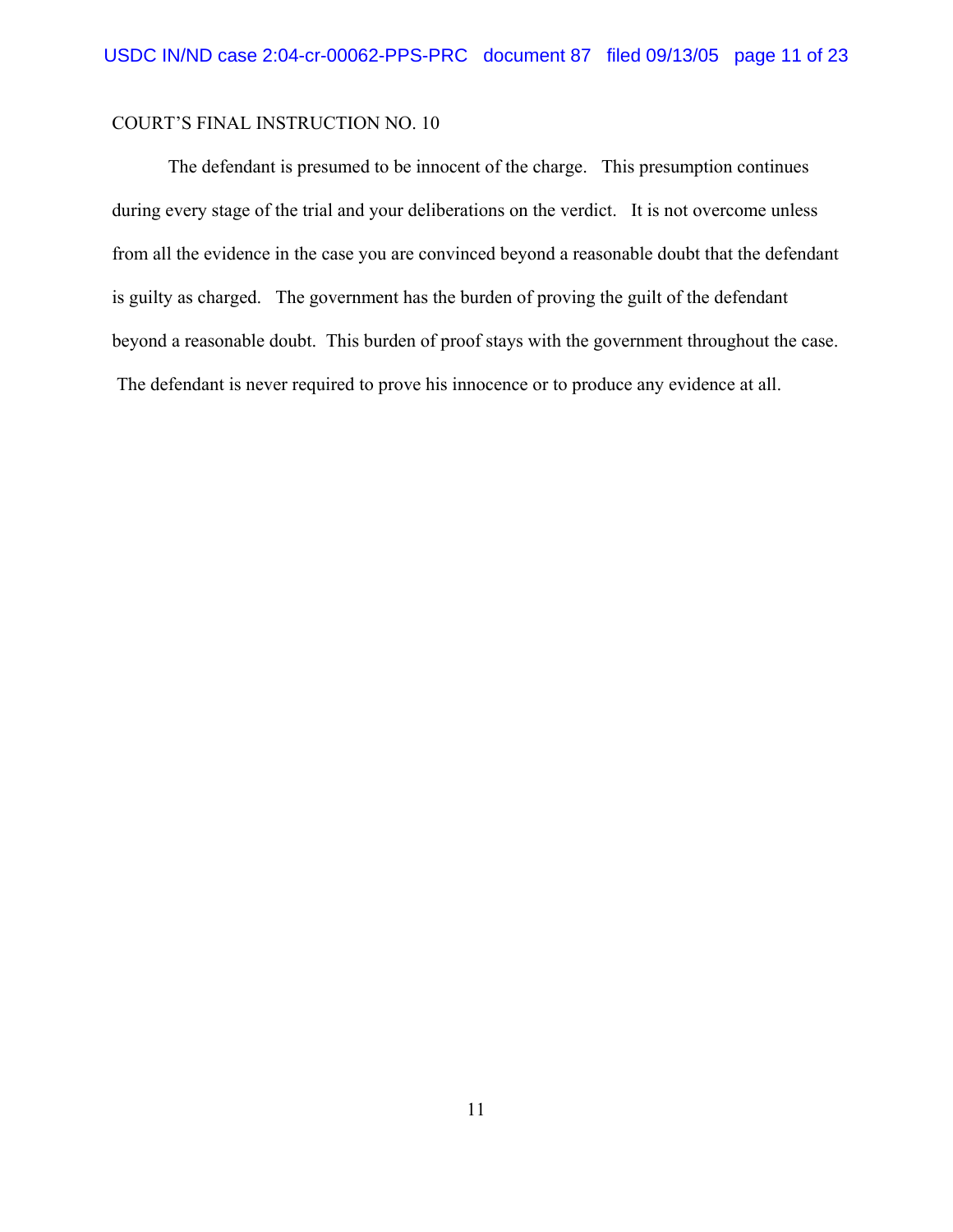The defendant has an absolute right not to testify. The fact that the defendant did not testify should not be considered by you in any way in arriving at your verdict.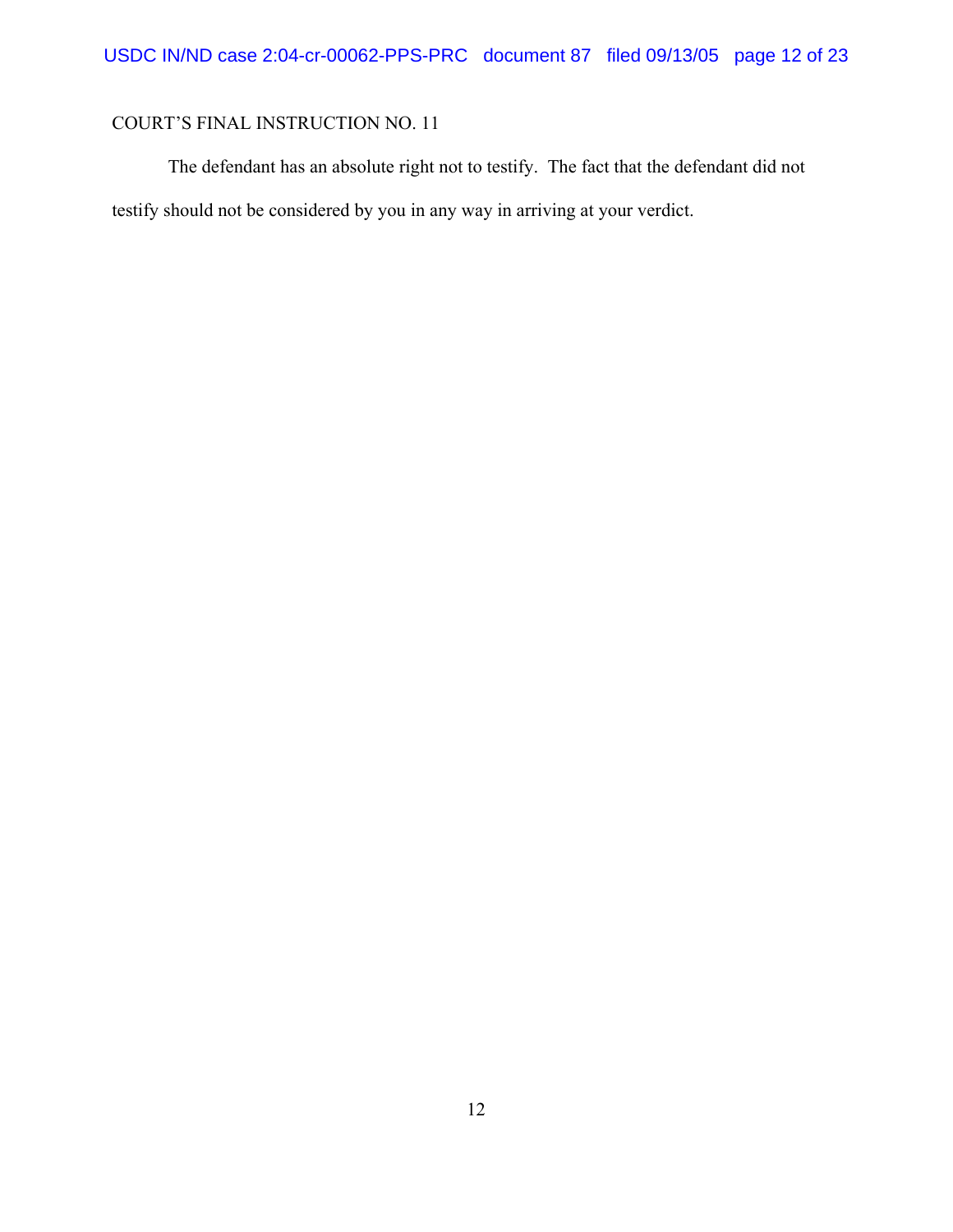You have received evidence of statements said to be made by the defendant to a number of witnesses in this case. You must decide whether the defendant did in fact make the statements. If you find that the defendant did make the statements, then you must decide what weight, if any, you feel the statements deserve. In making this decision, you should consider all matters in evidence having to do with the statements, including those concerning the defendant himself and the circumstances under which the statements were made.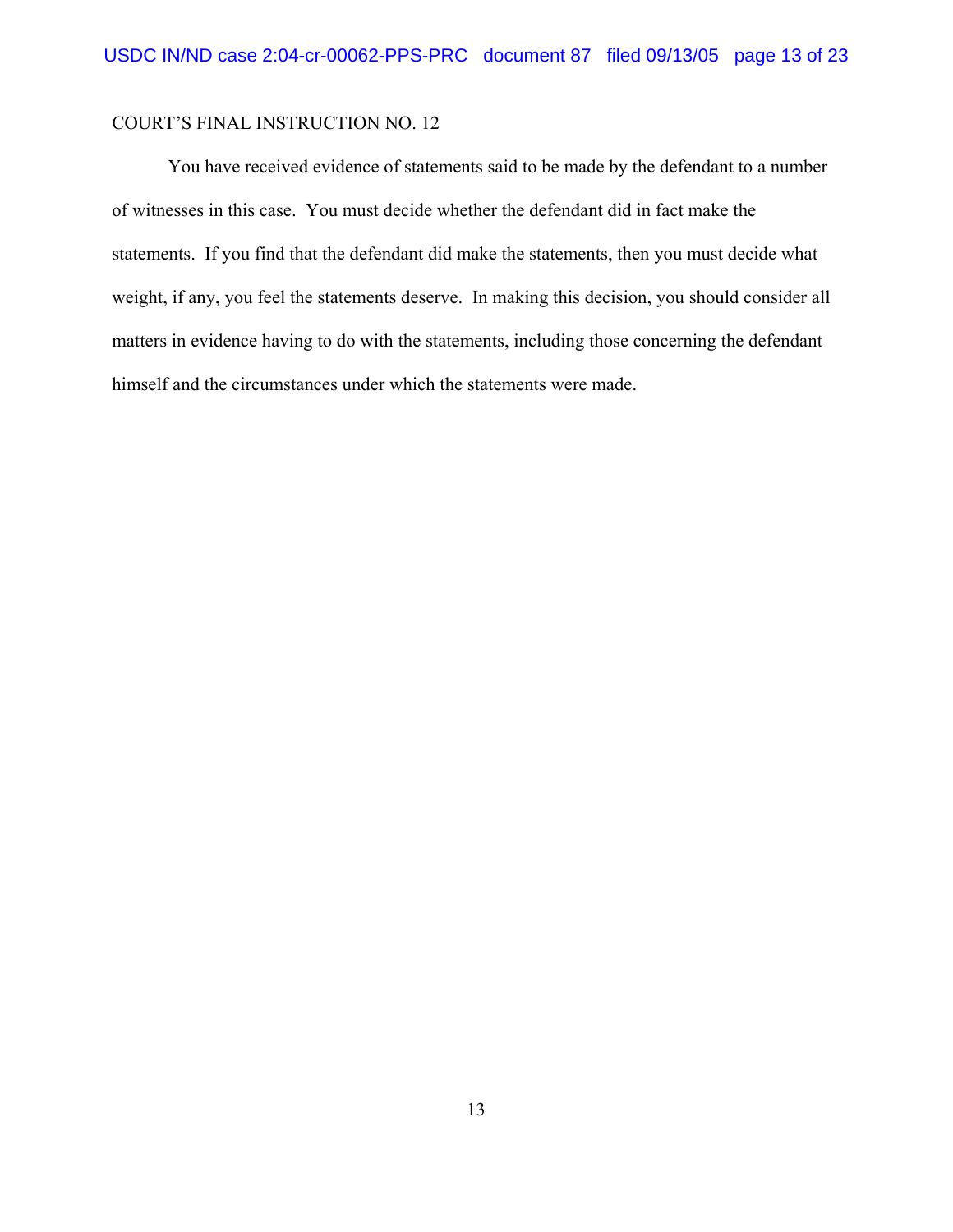You have heard testimony of an identification of a person. Identification testimony is an expression of belief or impression by the witness. You should consider whether, or to what extent, the witness had the ability and the opportunity to observe the person at the time of the offense and to make a reliable identification later. You should also consider the circumstances under which the witness later made the identification.

The government has the burden of proving beyond a reasonable doubt that the defendant was the person who committed the crime charged.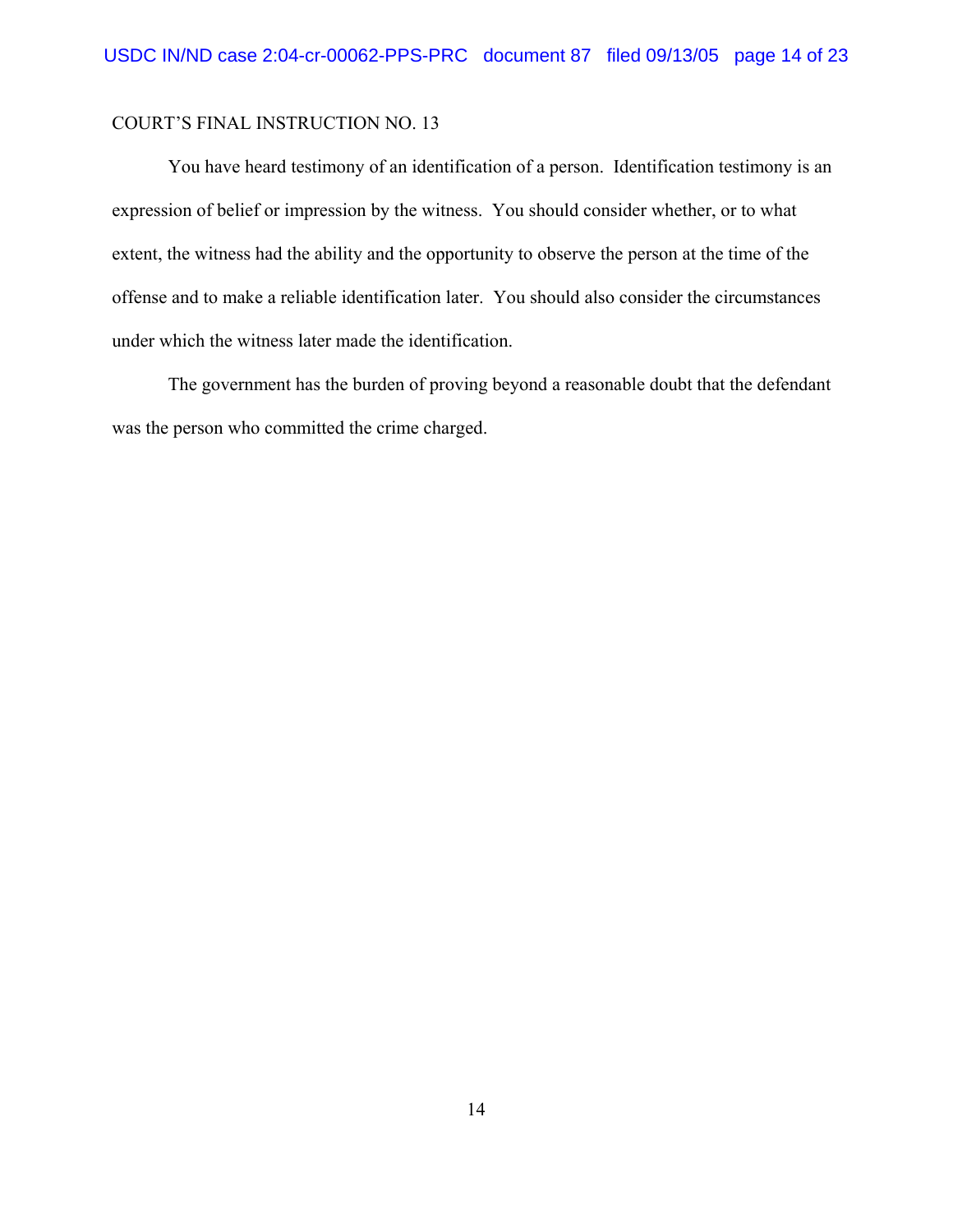You have heard witnesses give opinions about matters requiring special knowledge or skill. You should judge this testimony in the same way that you judge the testimony of any other witness. The fact that such a person has given an opinion does not mean that you are required to accept it. Give the testimony whatever weight you think it deserves, considering the reasons given for the opinion, the witness' qualifications, and all of the other evidence in the case.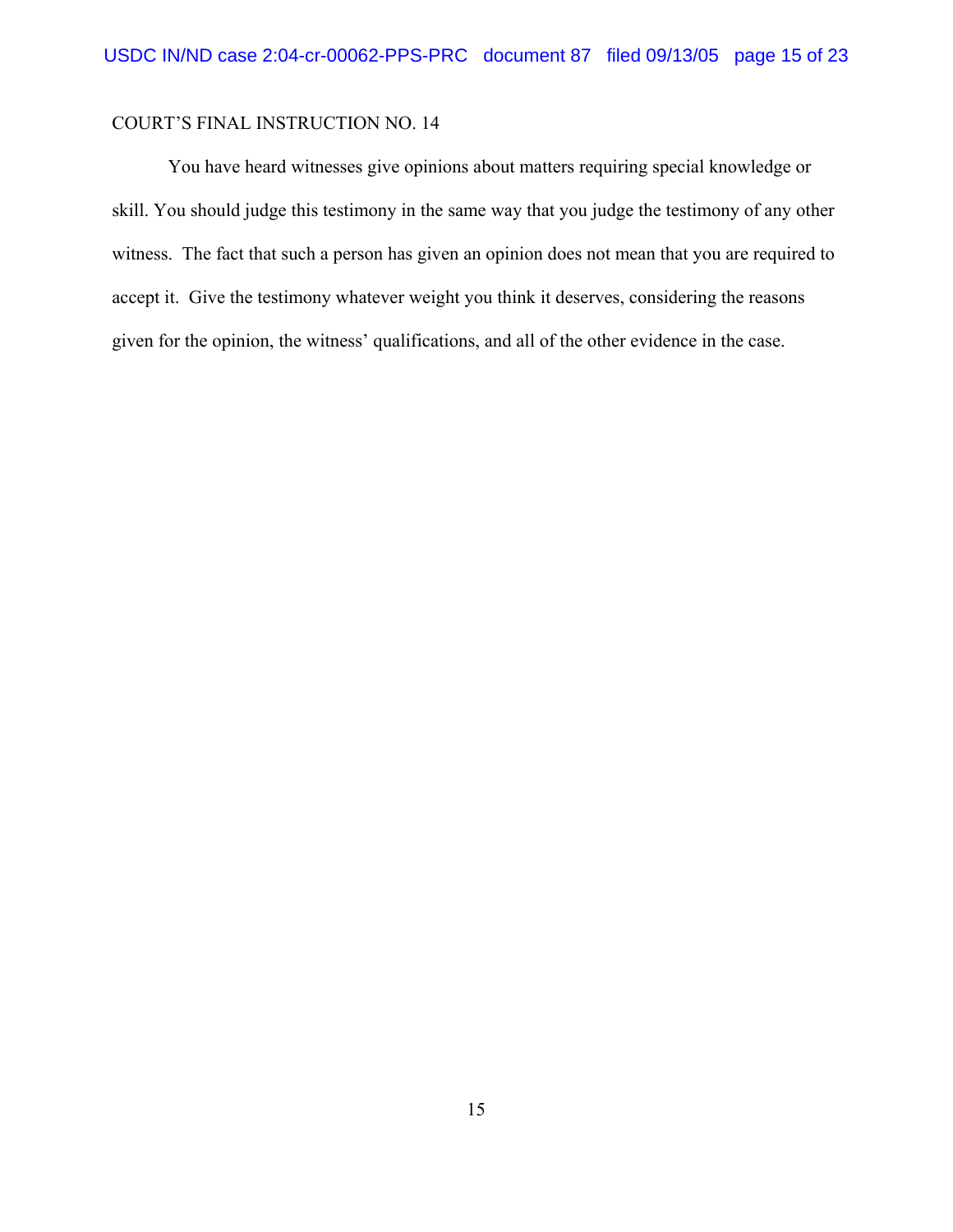To sustain the charge of possessing a firearm after having been convicted of a crime punishable by a term of imprisonment of more than one year, the government must prove the following propositions:

First, that prior to on or about July 26, 2004, the defendant had been convicted of a crime that was punishable by a term of imprisonment of more than one year;

Second, that on or about July 26, 2004, the defendant knowingly possessed a firearm; and

Third, that the firearm possessed by the defendant had traveled in interstate commerce prior to the defendant's possession of it on or about that date.

If you find from your consideration of all the evidence that each of these propositions has been proved beyond a reasonable doubt, then you should find the defendant guilty.

If, on the other hand, you find from your consideration of all the evidence that any one of these propositions has not been proved beyond a reasonable doubt, then you should find the defendant not guilty.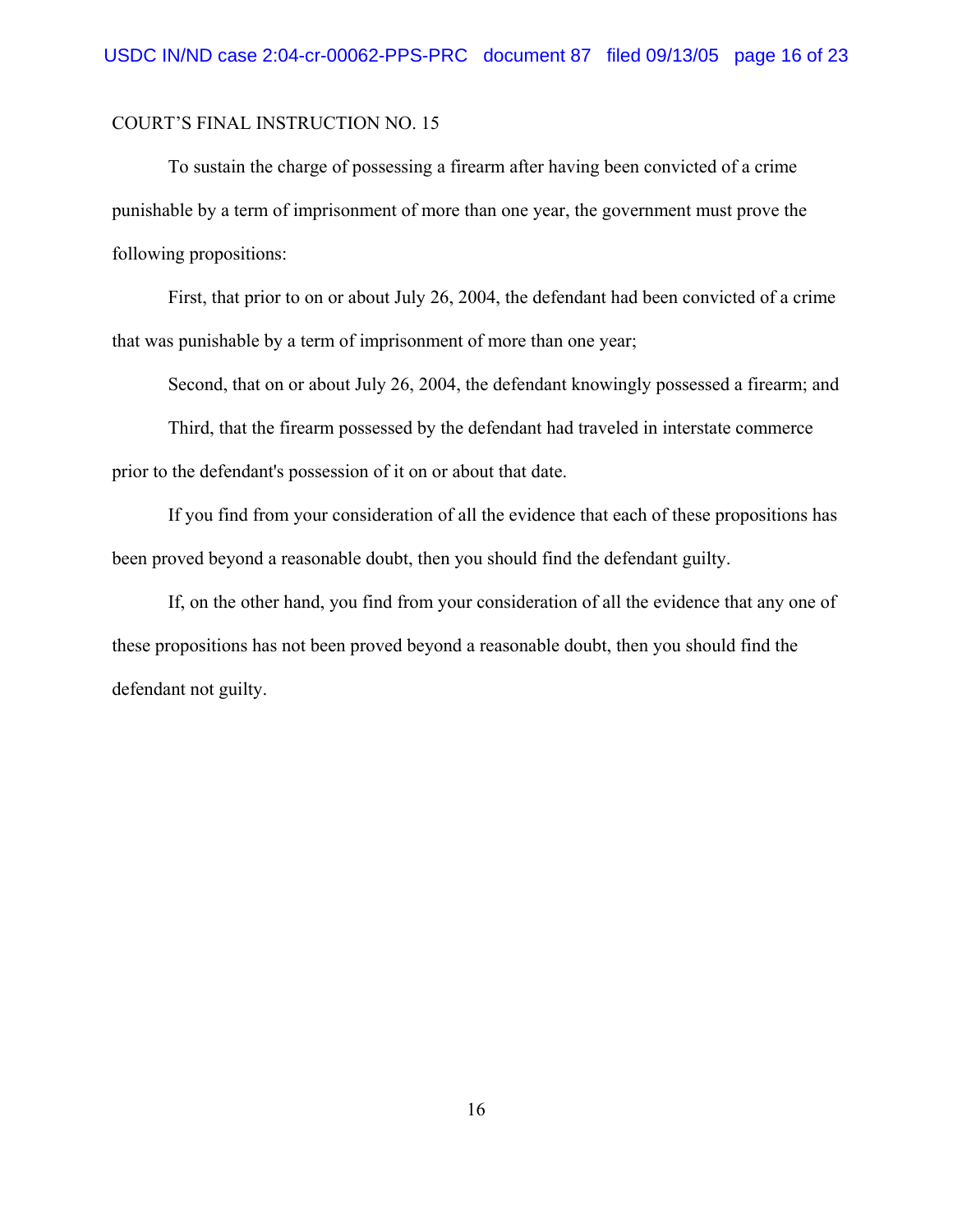Possession of an object is the ability to control it. Possession may exist even when a person is not in physical contact with the object, but knowingly has the power and intention to exercise direction or control over it, either directly or through others.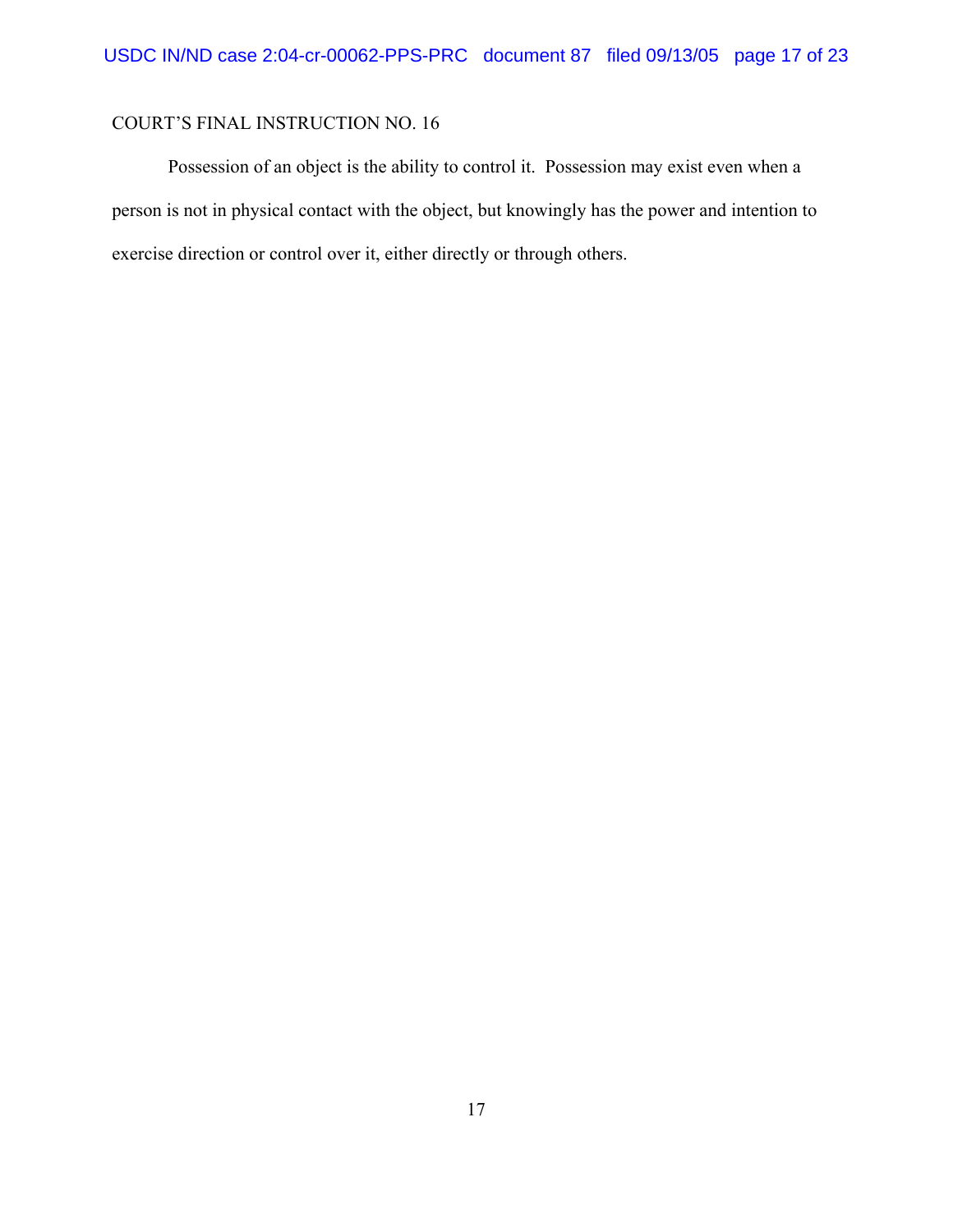When the word "knowingly" is used in these instructions, it means that the defendant realized what he was doing and was aware of the nature of his conduct, and did not act through ignorance, mistake or accident. However, the government does not have to prove that the defendant realized that his conduct was in violation of the law. Knowledge may be proved by the defendant's conduct, and by all the facts and circumstances surrounding the case.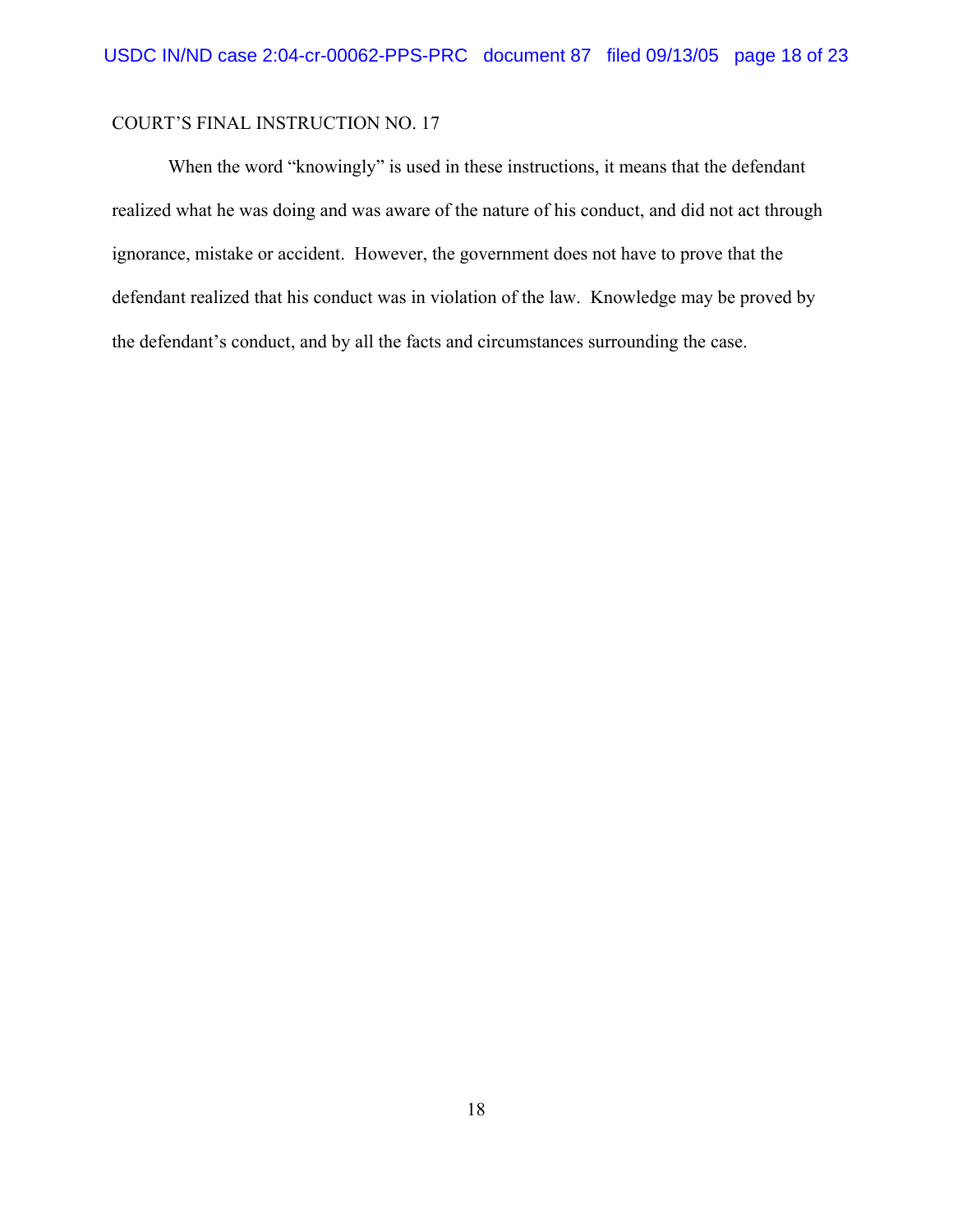A firearm has traveled in interstate commerce if it has traveled between one state and any other state, or across a state boundary line. The government need not prove how the firearm traveled in interstate commerce or that the firearm's travel was related to the defendant's possession of it or that the defendant knew the firearm had traveled in interstate commerce.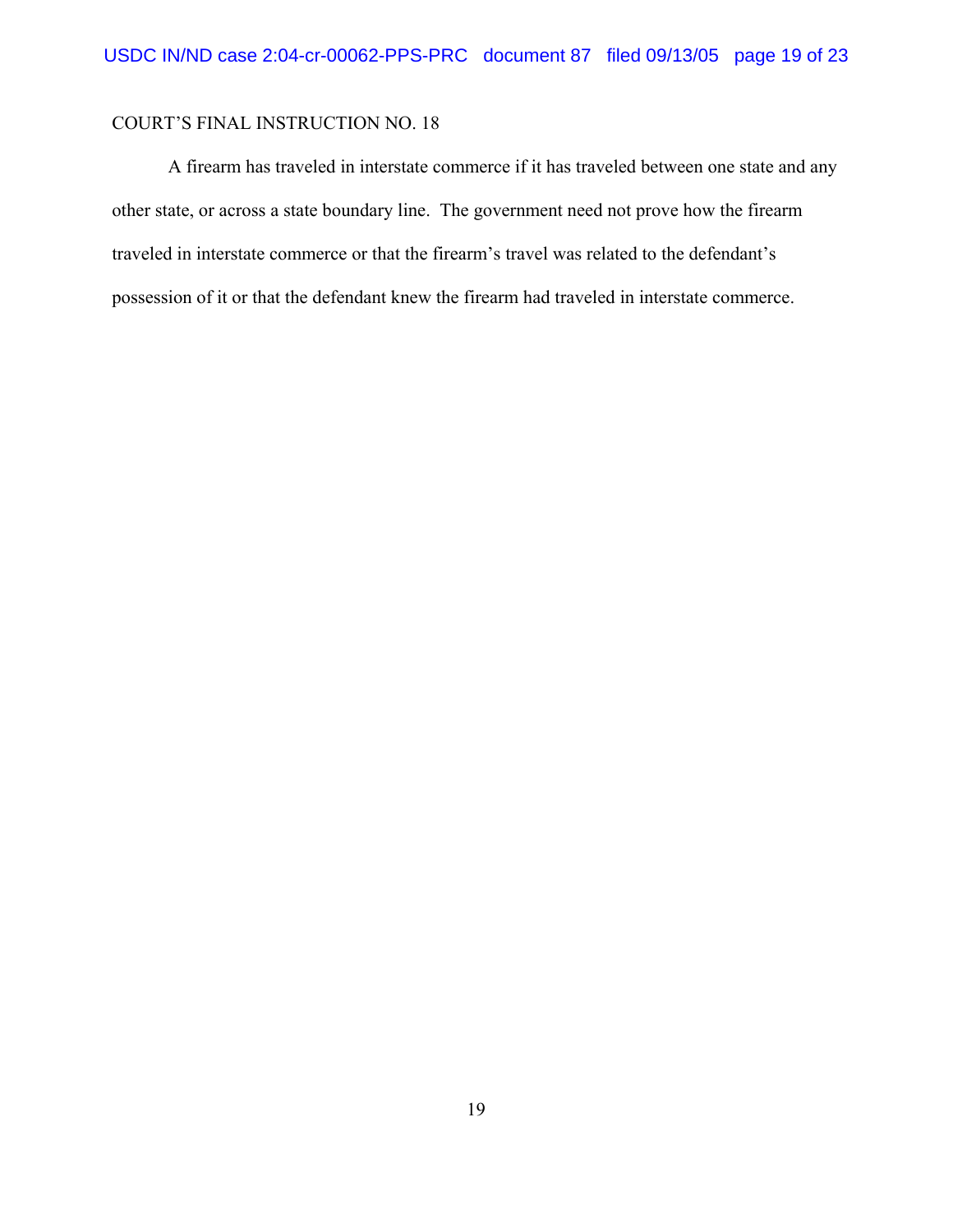The indictment charges that the offense was committed "on or about" July 26, 2004. The government must prove that the offense happened reasonably close to that date but is not required to prove that the alleged offense happened on that exact date.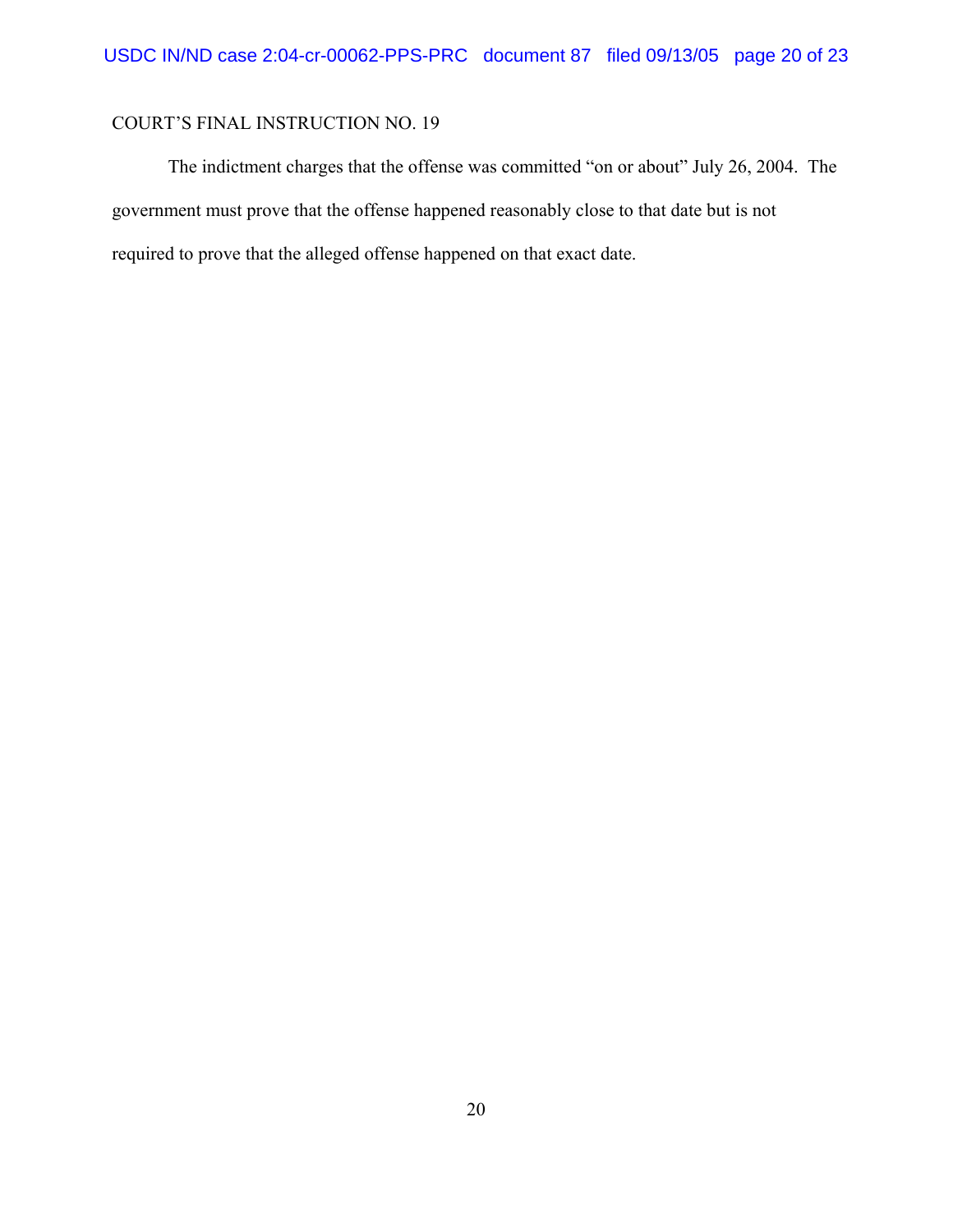Upon retiring to the jury room, select one of your number as your foreperson. The foreperson will preside over your deliberations and will be your representative here in court.

Forms of verdict have been prepared for you.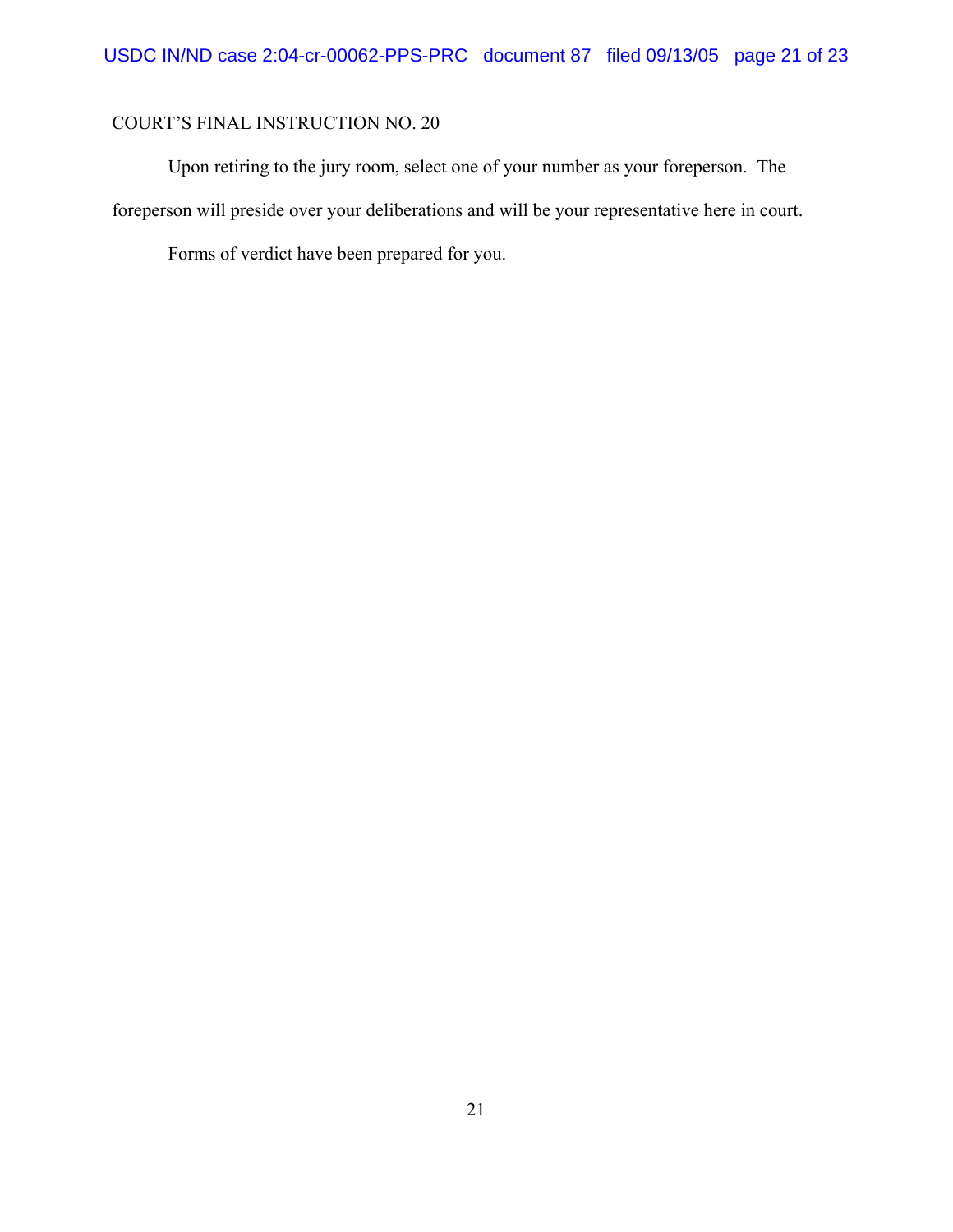I do not anticipate that you will need to communicate with me. If you do, however, the only proper way is in writing, signed by the foreperson, or if he or she is unwilling to do so, by some other juror, and given to the marshal.